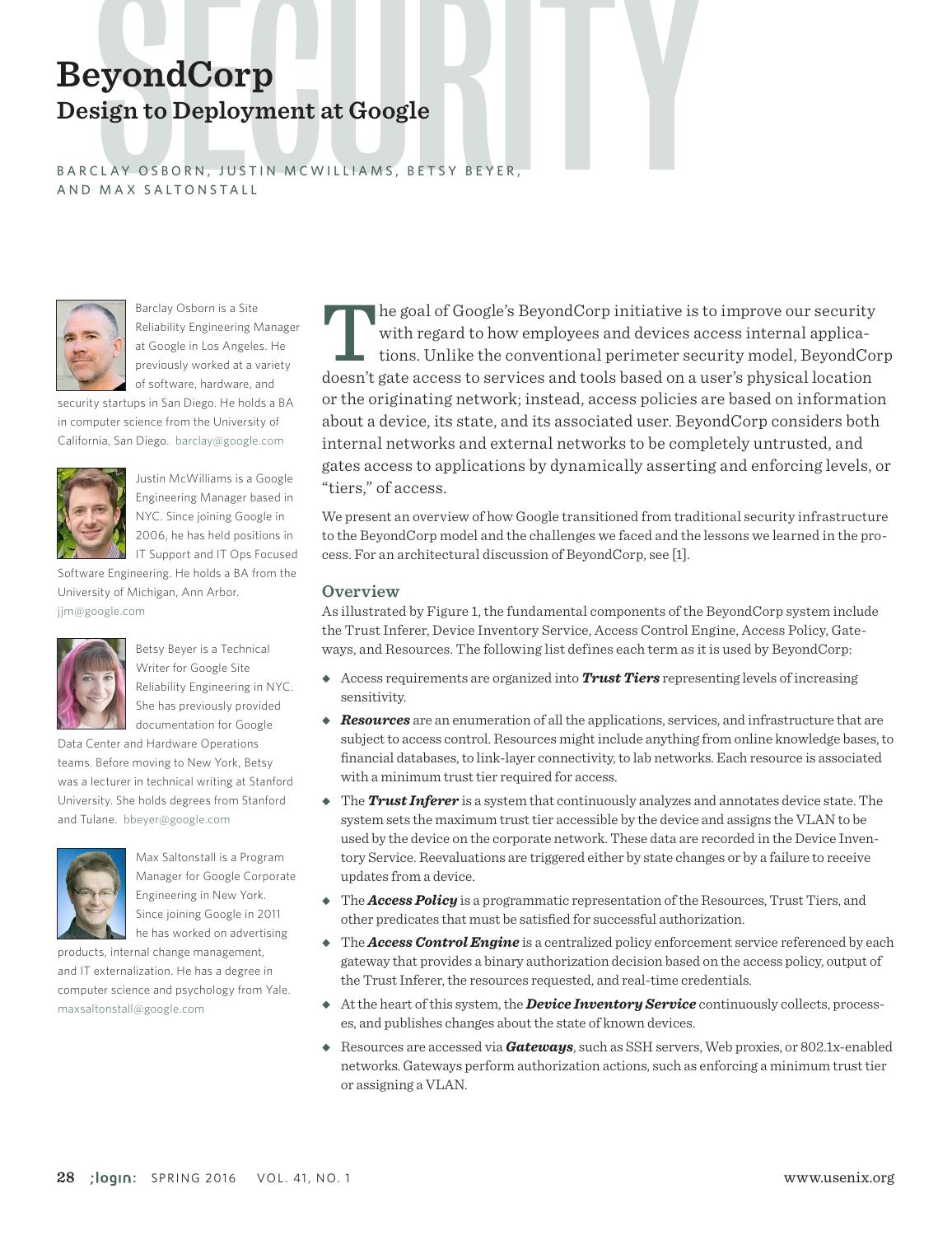#### BeyondCorp: Design to Deployment at Google



**Figure 1:** Architecture of the BeyondCorp Infrastructure Components

#### **Components of BeyondCorp**

Using the components described below, BeyondCorp integrated various preexisting systems with new systems and components to enable flexible and granular trust decisions.

#### *Devices and Hosts*

An inventory is the primary prerequisite to any inventory-based access control. Depending on your environment and security policy, you may need to make a concerted effort to distinguish between devices and hosts. A *device* is a collection of physical or virtual components that act as a computer, whereas a *host* is a snapshot of the state of a device at a given point in time. For example, a device might be a laptop or a mobile phone, while a host would be the specifics of the operating system and software running on that device. The Device Inventory Service contains information on devices, their associated hosts, and trust decisions for both. In the sections below, the generic term "device" can refer to either a physical device or a host, depending on the configuration of the access policy. After a basic inventory has been established, the remainder of the components discussed below can be deployed as desired in order to provide improved security, coverage, granularity, latency, and flexibility.

#### *Tiered Access*

Trust levels are organized into *tiers* and assigned to each device by the Trust Inferer. Each resource is associated with a minimum trust tier required for access. In order to access a given resource, a device's trust tier assignment must be equal to or greater than the resource's minimum trust tier requirement. To provide a simplified example, consider the use cases of various employees of a catering company: a delivery crew may only require a low tier of access to retrieve the address of a wedding,

so they don't need to access more sensitive services like billing systems.

Assigning the lowest tier of access required to complete a request has several advantages: it decreases the maintenance cost associated with highly secured devices (which primarily entails the costs associated with support and productivity) and also improves the usability of the device. As a device is allowed to access more sensitive data, we require more frequent tests of user presence on the device, so the more we trust a given device, the shorter-lived its credentials. Therefore, limiting a device's trust tier to the minimum access requirement it needs means that its user is minimally interrupted. We may require installation of the latest operating system update within a few business days to retain a high trust tier, whereas devices on lower trust tiers may have slightly more relaxed timelines.

To provide another example, a laptop that's centrally managed by the company but that hasn't been connected to a network for some period of time may be out of date. If the operating system is missing some noncritical patches, trust can be downgraded to an intermediate tier, allowing access to some business applications but denying access to others. If a device is missing a critical security patch, or its antivirus software reports an infection, it may only be allowed to contact remediation services. On the furthest end of the spectrum, a known lost or stolen device can be denied access to all corporate resources.

In addition to providing tier assignments, the Trust Inferer also supports network segmentation efforts by annotating which VLANs a device may access. Network segmentation allows us to restrict access to special networks—lab and test environments, for example—based on the device state. When a device becomes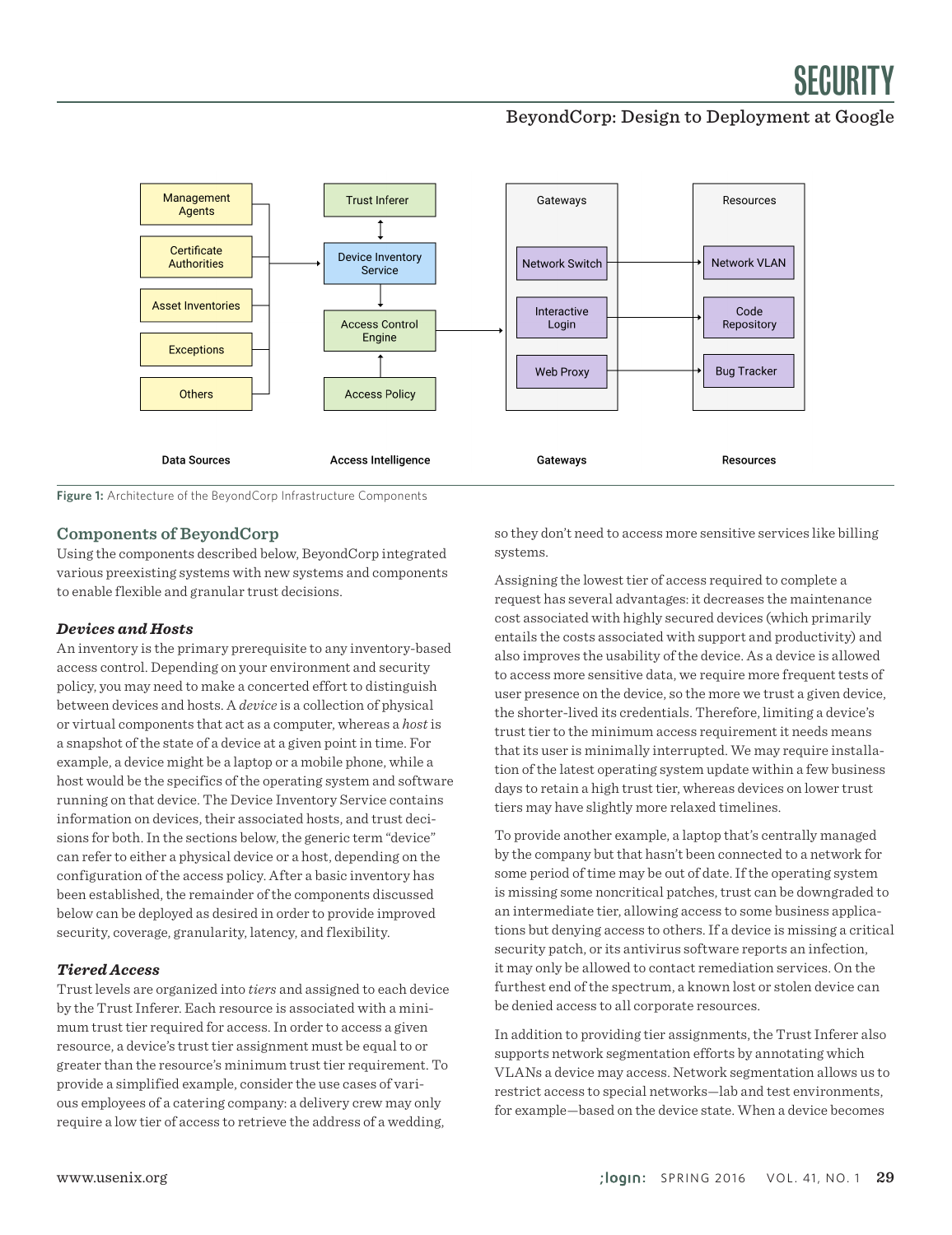#### BeyondCorp: Design to Deployment at Google



**Figure 2:** Device Inventory Service

untrustworthy, we can assign it to a quarantine network that provides limited resource access until the device is rehabilitated.

#### *Device Inventory Service*

The Device Inventory Service (shown in Figure 2) is a continuously updated pipeline that imports data from a broad range of sources. Systems management sources might include Active Directory, Puppet, and Simian. Other on-device agents, configuration management systems, and corporate asset management systems should also feed into this pipeline. Out-of-band data sources include vulnerability scanners, certificate authorities, and network infrastructure elements such as ARP tables. Each data source sends either full or incremental updates about devices.

Since implementing the initial phases of the Device Inventory Service, we've ingested billions of deltas from over 15 data sources, at a typical rate of about three million per day, totaling over 80 terabytes. Retaining historical data is essential in allowing us to understand the end-to-end lifecycle of a given device, track and analyze fleet-wide trends, and perform security audits and forensic investigations.

#### *Types of Data*

Data come in two main flavors: observed and prescribed.

*Observed data* are programmatically generated and include items such as the following:

- ◆ The last time a security scan was performed on the device, in addition to the results of the scan
- ◆ The last-synced policies and timestamp from Active Directory
- ◆ OS version and patch level
- ◆ Any installed software

*Prescribed data* are manually maintained by IT Operations and include the following:

- ◆ The assigned owner of the device
- ◆ Users and groups allowed to access the device
- ◆ DNS and DHCP assignments
- ◆ Explicit access to particular VLANs

Explicit assignments are required in cases of insufficient data or when a client platform isn't customizable (as is the case for printers, for example). In contrast to the change rate that characterizes observed data, prescribed data are typically static. We analyze data from numerous disparate sources to identify cases where data conflict, as opposed to blindly trusting a single or small number of systems as truth.

#### *Data Processing*

#### **TRANSFORMATION INTO A COMMON DATA FORMAT**

Several phases of processing are required to keep the Device Inventory Service up to date. First, all data must be transformed into a common data format. Some data sources, such as in-house or open source solutions, can be tooled to publish changes to the inventory system on commit. Other sources, particularly those that are third party, cannot be extended to publish changes and therefore require periodic polling to obtain updates.

#### **CORRELATION**

Once the incoming data are in a common format, all data must be correlated. During this phase, the data from distinct sources must be reconciled into unique device-specific records. When we determine that two existing records describe the same device, they are combined into a single record. While data correlation may appear straightforward, in practice it becomes quite complicated because many data sources don't share overlapping identifiers.

For example, it may be that the asset management system stores an asset ID and a device serial number, but disk encryption escrow stores a hard drive serial number, the certificate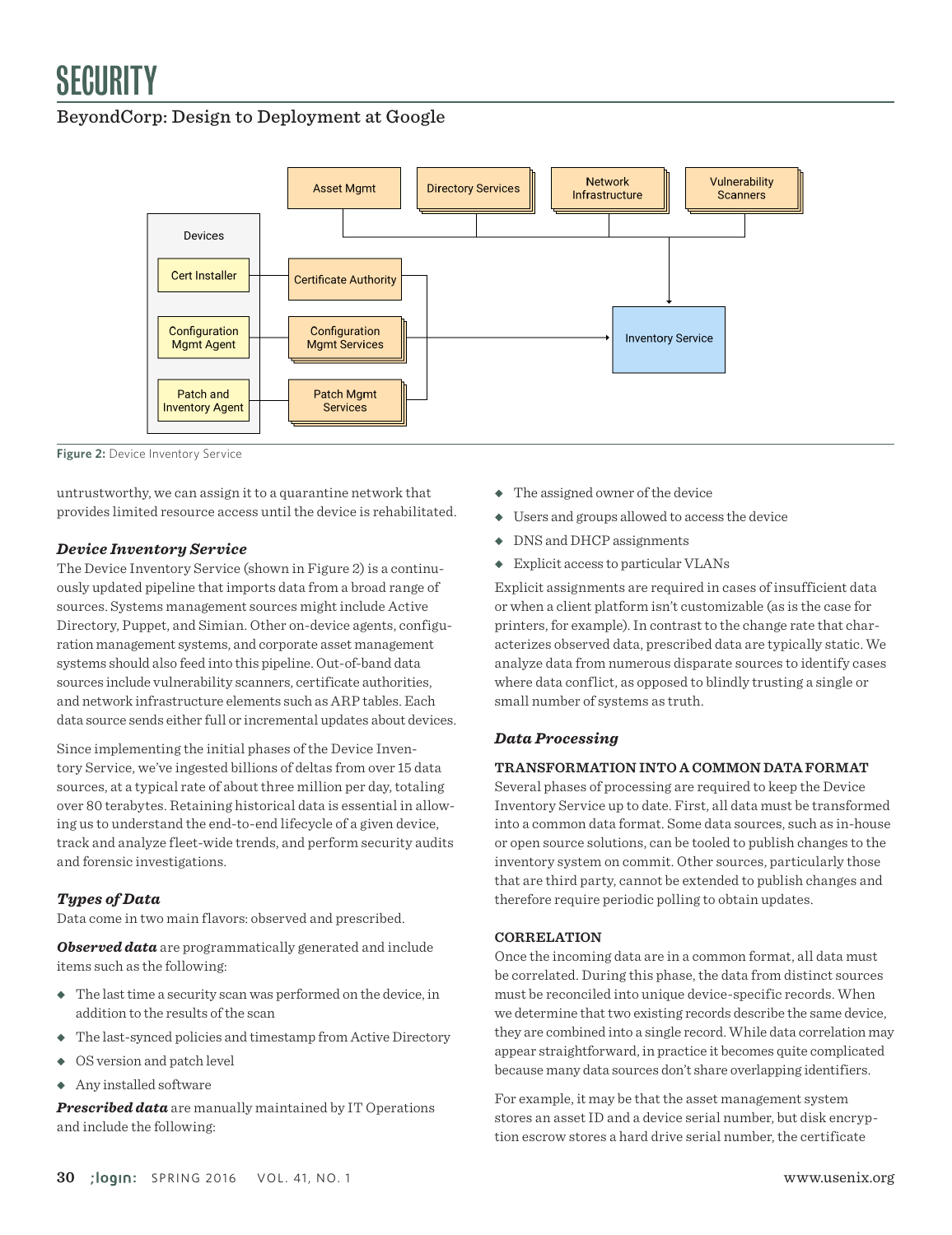

**Figure 3:** The data processing pipeline

authority stores a certificate fingerprint, and an ARP database stores a MAC address. It may not be clear that deltas from these individual systems describe the same device until an inventory reporting agent reports several or all of these identifiers together, at which point the disjoint records can be combined into a single record.

The question of what, exactly, constitutes a device becomes even more muddled when you factor in the entire lifecycle, during which hard drives, NICs, cases, and motherboards may be replaced or even swapped among devices. Even more complications arise if data are manually entered incorrectly.

#### **TRUST EVALUATION**

Once the incoming records are merged into an aggregate form, the Trust Inferer is notified to trigger reevaluation. This analysis references a variety of fields and aggregates the results in order to assign a trust tier. The Trust Inferer currently references dozens of fields, both platform-specific and platformagnostic, across various data sources; millions of additional fields are available for analysis as the system continues to evolve. For example, to qualify for a high level of trust, we might require that a device meets all (or more) of the following requirements:

- ◆ Be encrypted
- ◆ Successfully execute all management and configuration agents
- ◆ Install the most recent OS security patches
- ◆ Have a consistent state of data from all input sources

This precomputation reduces the amount of data that must be pushed to the gateways, as well as the amount of computation

#### BeyondCorp: Design to Deployment at Google

that must be expended at access request time. This step also allows us to be confident that all of our enforcement gateways are using a consistent data set. We can make trust changes even for inactive devices at this stage. For example, in the past, we denied access for any devices that may have been subject to Stagefright [2] before such devices could even make an access request. Precomputation also provides us with an experiment framework in which we can write pre-commit tests to validate changes and canary small-percentage changes to the policy or Trust Inferer without impacting the company as a whole.

Of course, precomputation also has its downsides and can't be relied on completely. For example, the access policy may require real-time two-factor authentication, or accesses originating from known-malicious netblocks may be restricted. Somewhat surprisingly, latency between a policy or device state change and the ability of gateways to enforce this change hasn't proven problematic. Our update latency is typically less than a second. The fact that not all information is available to precompute is a more substantial concern.

#### **EXCEPTIONS**

The Trust Inferer has final say on what trust tier to apply to a given device. Trust evaluation considers preexisting exceptions in the Device Inventory Services that allow for overrides to the general access policy. Exceptions are primarily a mechanism aimed at reducing the deployment latency of policy changes or new policy primitives. In these cases, the most expedient course of action may be to immediately block a particular device that's vulnerable to a zero-day exploit before the security scanners have been updated to look for it, or to permit untrusted devices to connect to a lab network. Internet of Things devices may be handled by exceptions and placed in their own trust tier, as installing and maintaining certificates on these devices could be infeasible.

#### **Deployment**

#### *Initial Rollout*

The first phase of the BeyondCorp rollout integrated a subset of gateways with an interim meta-inventory service. This service comprised a small handful of data sources containing predominantly prescribed data. We initially implemented an access policy that mirrored Google's existing IP-based perimeter security model, and applied this new policy to untrusted devices, leaving access enforcement unchanged for devices coming from privileged networks. This strategy allowed us to safely deploy various components of the system before it was fully complete and polished and without disturbing users.

In parallel with this initial rollout, we designed, developed, and continue to iterate a higher-scale, lower-latency meta-inventory solution. This Device Inventory Service aggregates data from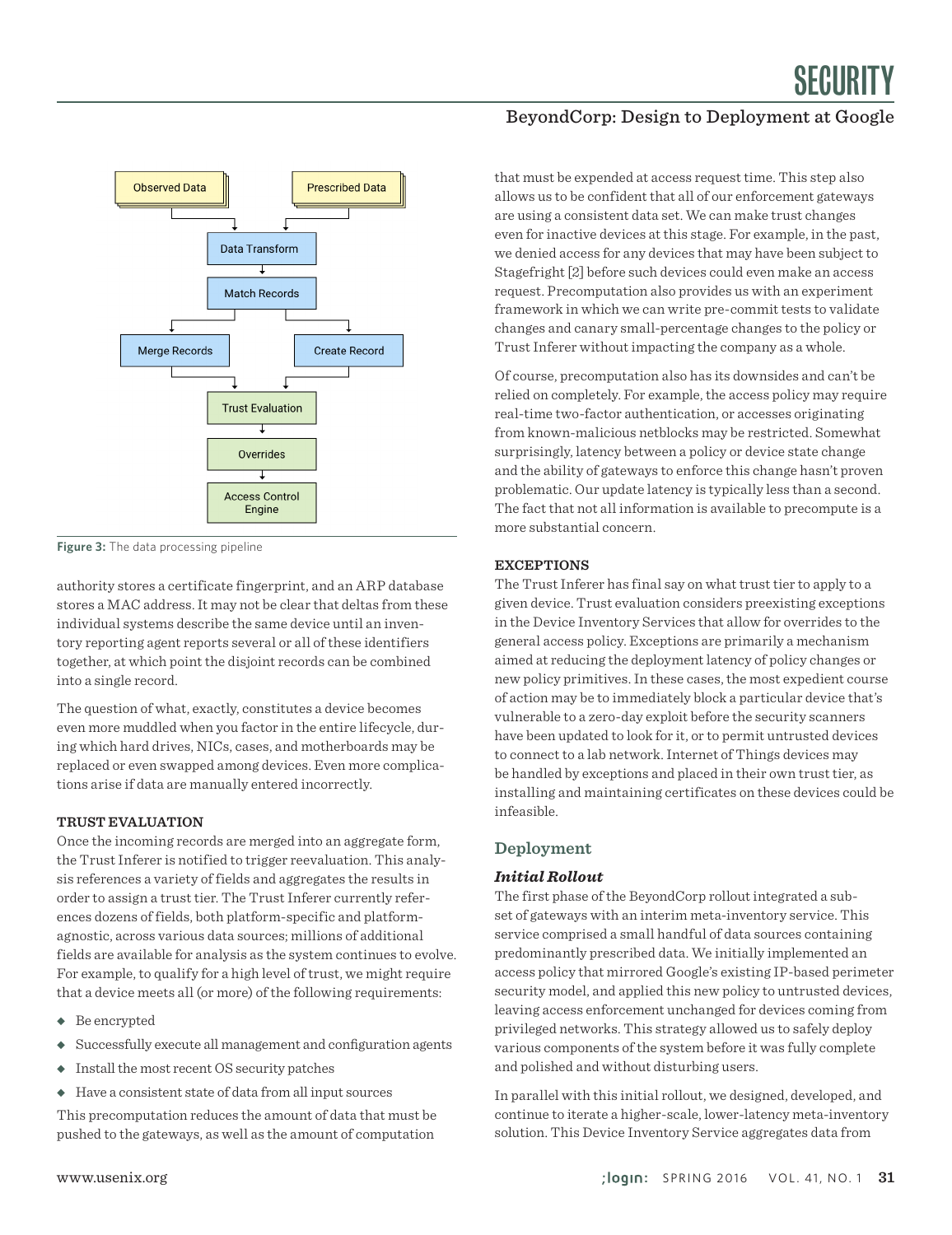### BeyondCorp: Design to Deployment at Google

over 15 sources, ingesting between 30–100 changes per second, depending on how many devices are actively generating data. It is replete with trust eligibility annotation and authorization enforcement for all corporate devices. As the meta-inventory solution progressed and we obtained more information about each device, we were able to gradually replace IP-based policies with trust tier assignments. After we verified the workflows of lower-tiered devices, we continued to apply fine-grained restrictions to higher trust tiers, proceeding to our ultimate goal of retroactively increasing trust tier requirements for devices and corporate resources over time.

Given the aforementioned complexity of correlating data from disparate sources, we decided to use an X.509 certificate as a persistent device identifier. This certificate provides us with two core functionalities:

- ◆ If the certificate changes, the device is considered a different device, even if all other identifiers remain the same.
- ◆ If the certificate is installed on a different device, the correlation logic notices both the certificate collision and the mismatch in auxiliary identifiers, and degrades the trust tiers in response.

Thus, the certificate does not remove the necessity of correlation logic; nor is it sufficient to gain access in and of itself. However, it does provide a cryptographic GUID which enforcement gateways use to both encrypt traffic and to consistently and uniquely refer to the device.

#### *Mobile*

Because Google seeks to make mobile a first-class platform, mobile must be able to accomplish the same tasks as other platforms and therefore requires the same levels of access. It turns out that deploying a tiered access model tends to be easier when it comes to mobile as compared to other platforms: mobile is typically characterized by a lack of legacy protocols and access methods, as almost all communications are exclusively HTTP-based. Android devices use cryptographically secured communications allowing identification of the device in the device inventory. Note that native applications are subject to the same authorization enforcement as resources accessed by a Web browser; this is because API endpoints also live behind proxies that are integrated with the Access Control Engine.

#### *Legacy and Third-Party Platforms*

We determined that legacy and third-party platforms need a broader set of access methods than we require for mobile devices. We support the tunneling of arbitrary TCP and UDP traffic via SSH tunnels and on-client SSL/TLS proxies. However, gateways only allow tunneled traffic that conforms with the policies laid out in the Access Control Engine. RADIUS [3] is one special case: it is also integrated with the device inventory,

but it receives VLAN assignments rather than trust-tier eligibility semantics from the Trust Inferer. At network connection time, RADIUS dynamically sets the VLAN by referencing Trust Inferer assignments using the certificate presented for 802.1x as the device identifier.

#### *Avoiding User Disruptions*

One of our biggest challenges in deploying BeyondCorp was figuring out how to accomplish such a massive undertaking without disrupting users. In order to craft a strategy, we needed to identify existing workflows. From the existing workflows, we identified:

- ◆ Which workflows we could make compliant with an unprivileged network
- ◆ Which workflows either permitted more access than desirable or allowed users to circumvent restrictions that were already in place

To make these determinations, we followed a two-pronged approach. We developed a simulation pipeline that examined IPlevel metadata, classified the traffic into services, and applied our proposed network security policy in our simulated environment. In addition, we translated the security policy into each platform's local firewall configuration language. While on the corporate network, this measurement allowed us to log traffic metadata destined for Google corporate services that would cease to function on an unprivileged network. We found some surprising results, such as services that had supposedly been decommissioned but were still running with no clear purpose.

After collecting this data, we worked with service owners to migrate their services to a BeyondCorp-enabled gateway. While some services were straightforward to migrate, others were more difficult and required policy exceptions. However, we made sure that all service owners were held accountable for exceptions by associating a programmatically enforced owner and expiration with each exception. As more services are updated and more users work for extended periods of time without exercising any exceptions, the users' devices can be assigned to an unprivileged VLAN. With this approach, users of noncompliant applications are not overly inconvenienced; the pressure is on the service providers and application developers to configure their services correctly.

The exceptions model has resulted in an increased level of complexity in the BeyondCorp ecosystem, and over time, the answer to "why was my access denied?" has become less obvious. Given the inventory data and real-time request data, we need to be able to ascertain why a specific request failed or succeeded at a specific point in time. The first layer of our approach in answering this question has been to craft communications to end users (warning of potential problems, and how to proceed with selfremediation or contact support) and to train IT Operations staff. We also developed a service that can analyze the Trust Inferer's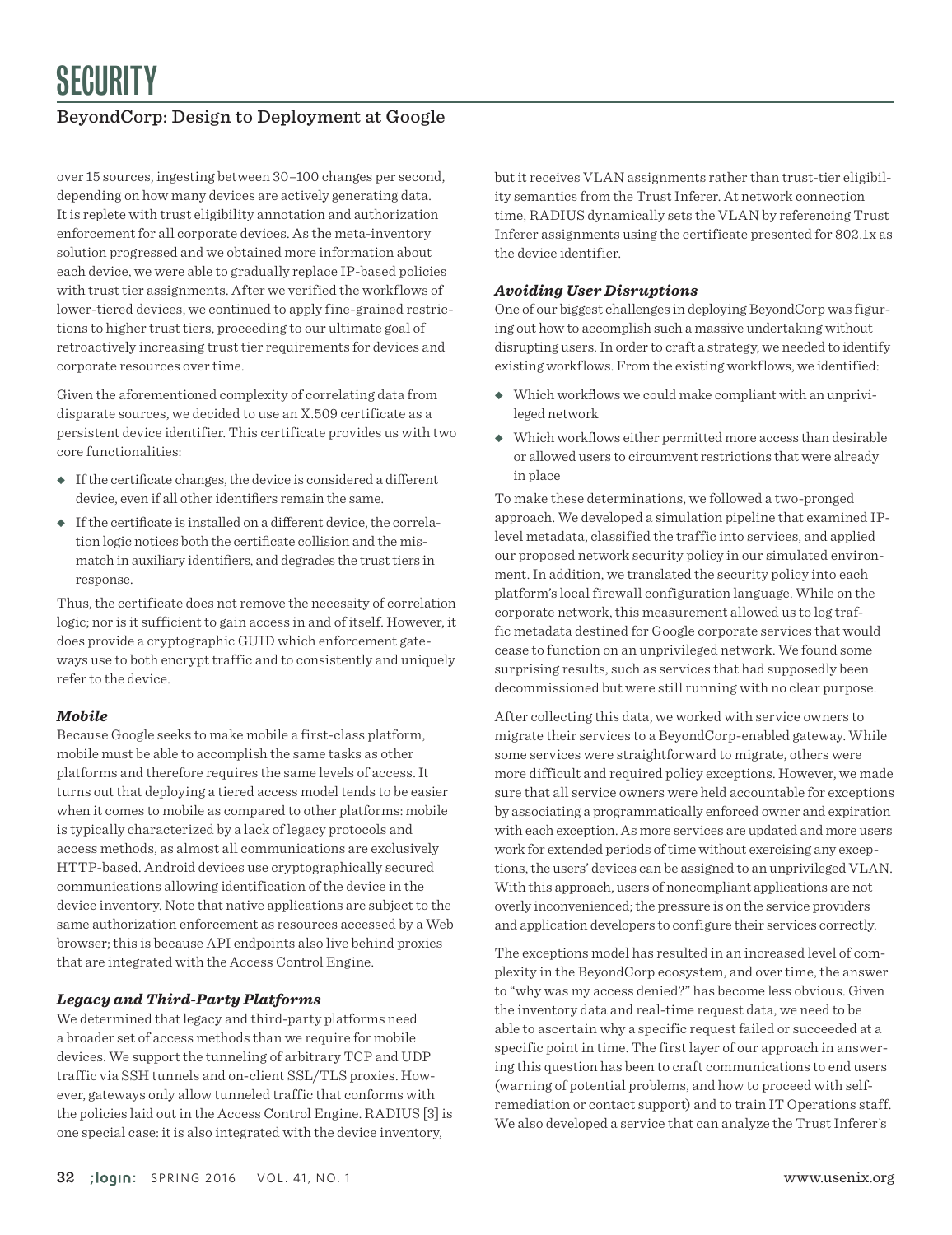#### BeyondCorp: Design to Deployment at Google

decision tree and chronological history of events affecting a device's trust tier assignment in order to propose steps for remediation. Some problems can be resolved by users themselves, without engaging support staff with elevated privileges. Users who have preserved another chain of trust are often able to selfremediate. For example, if a user believes his or her laptop has been improperly evaluated but still has a phone at a sufficient trust tier, we can forward the diagnosis request to the phone for evaluation.

#### **Challenges and Lessons Learned**

#### *Data Quality and Correlation*

Poor data quality in asset management can cause devices to unintentionally loose access to corporate resources. Typos, transposed identifiers, and missing information are all common occurrences. Such mistakes may happen when procurement teams receive asset shipments and add the assets to our systems, or may be due to errors in a manufacturer's workflow. Data quality problems also originate quite frequently during device repairs, when physical parts or components of a device are replaced or moved between devices. Such issues can corrupt device records in ways that are difficult to fix without manually inspecting the device. For example, a single device record might actually contain data for two unique devices, but automatically fixing and splitting the data may require physically reconciling the asset tags and motherboard serial numbers.

The most effective solutions in this arena have been to find local workflow improvements and automated input validation that can catch or mitigate human error at input time. Double-entry accounting helps, but doesn't catch all cases. However, the need for highly accurate inventory data in order to make correct trust evaluations forces a renewed focus on inventory data quality. Our data are the most accurate they've ever been, and this accuracy has had secondary security benefits. For example, the percentage of our fleet that is updated with the latest security patches has increased.

#### *Sparse Data Sets*

As mentioned previously, upstream data sources don't necessarily share overlapping device identifiers. To enumerate a few potential scenarios: new devices might have asset tags but no hostnames; the hard drive serial might be associated with different motherboard serials at different stages in the device lifecycle; or MAC addresses might collide. A reasonably small set of heuristics can correlate the majority of deltas from a subset of data sources. However, in order to drive accuracy closer to 100%, you need an extremely complex set of heuristics to account for a seemingly endless number of edge cases. A tiny fraction of devices with mismatched data can potentially lock hundreds or even thousands of employees out of applications they need to be

productive. In order to mitigate such scenarios, we monitor and verify that a set of synthetic records in our production pipeline, crafted to verify trust evaluation paths, result in the expected trust tier results.

#### *Pipeline Latency*

Since the Device Inventory Service ingests data from several disparate data sources, each source requires a unique implementation. Sources that were developed in-house or are based on open source tools are generally straightforward to extend in order to asynchronously publish deltas to our existing pipeline. Other sources must be periodically polled, which requires striking a balance between frequency of polling and the resulting server load. Even though delivery to gateways typically takes less than a second, when polling is required, changes might take several minutes to register. In addition, pipeline processing can add latency of its own. Therefore, data propagation needs to be streamlined.

#### *Communication*

Fundamental changes to the security infrastructure can potentially adversely affect the productivity of the entire company's workforce. It's important to communicate the impact, symptoms, and available remediation options to users, but it can be difficult to find the balance between over-communication and under-communication. Under-communication results in surprised and confused users, inefficient remediation, and untenable operational load on the IT support staff. Over-communication is also problematic: change-resistant users tend to overestimate the impact of changes and attempt to seek unnecessary exemptions. Overly frequent communication can also inure users to potentially impactful changes. Finally, as Google's corporate infrastructure is evolving in many unrelated ways, it's easy for users to conflate access issues with other ongoing efforts, which also slows remediation efforts and increases the operational load on support staff.

#### *Disaster Recovery*

Since the composition of the BeyondCorp infrastructure is nontrivial, and a catastrophic failure could prevent even support staff from accessing the tools and systems needed for recovery, we built various fail-safes into the system. In addition to monitoring for potential or manifested unexpected changes in the assignment of trust tiers, we've leveraged some of our existing disaster recovery practices to help ensure that BeyondCorp will still function in the event of a catastrophic emergency. Our disaster recovery protocol relies on a minimal set of dependencies and allows an extremely small subset of privileged maintainers to replay an audit log of inventory changes in order to restore a previously known good state of device inventory state and trust evaluations. We also have the ability in an emergency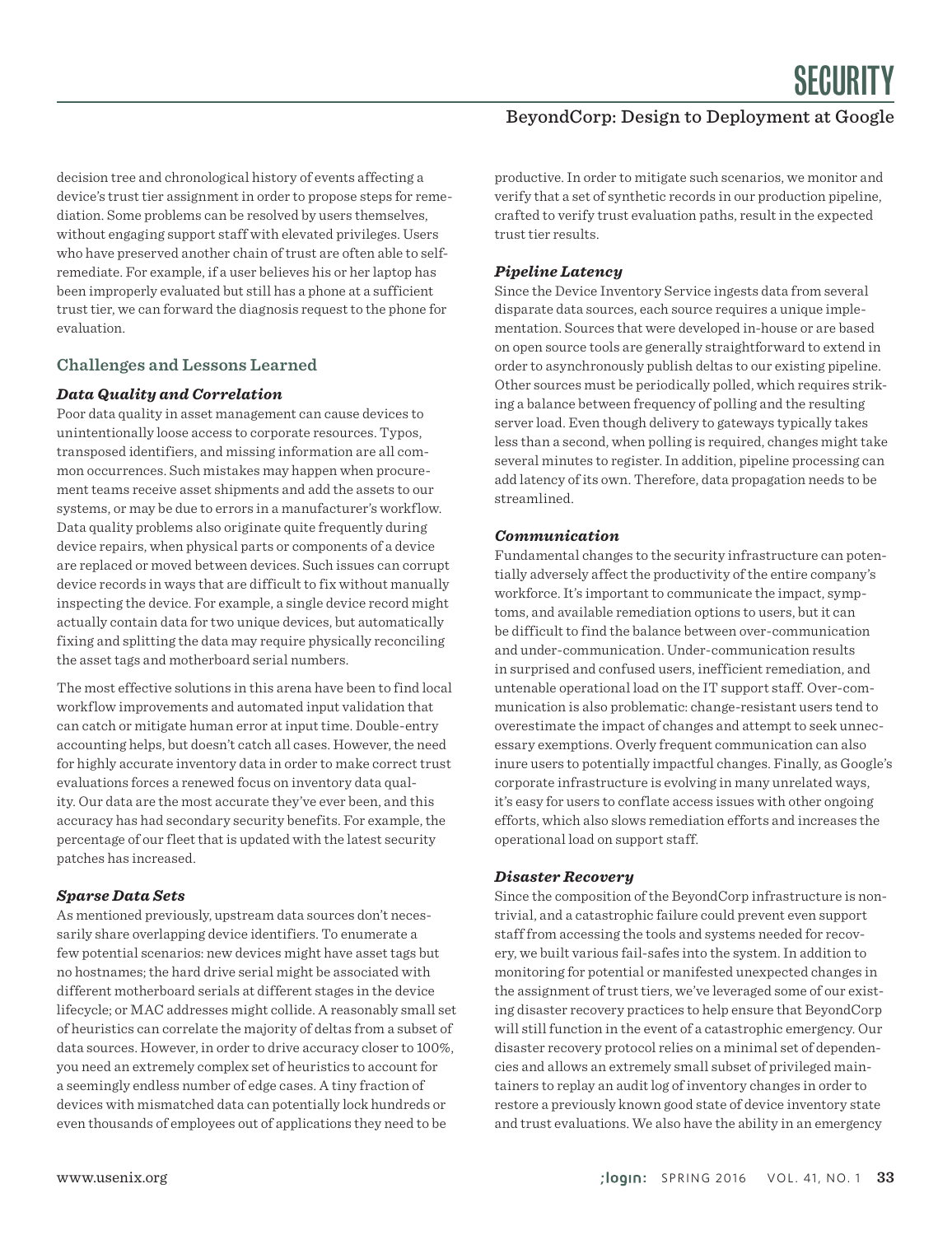#### BeyondCorp: Design to Deployment at Google

to push fine-grained changes to the access policy that allow maintainers to bootstrap a recovery process.

#### **Next Steps**

As with any large-scale effort, some of the challenges we faced in deploying BeyondCorp were anticipated while others were not. An increasing number of teams at Google are finding new and interesting ways to integrate with our systems, providing us with more detailed and layered protections against malicious actors. We believe that BeyondCorp has substantially improved the security posture of Google without sacrificing usability, and has provided a flexible infrastructure that will allow us to apply authorization decisions based on policy unencumbered by technological restrictions. While BeyondCorp has been quite successful with Google systems and at Google scale, its principles and processes are also within the reach of other organizations to deploy and improve upon.

#### *Resources*

[1] Architectural discussion of BeyondCorp: http://research .google.com/pubs/pub43231.html.

[2] Stagefright: https://en.wikipedia.org/wiki/Stagefright  $_{\rm -}($ bug).

[3] RADIUS: https://en.wikipedia.org/wiki/RADIUS.

## **November 2–4, 2016 • Savannah, GA OSDI '16: 12th USENIX Symposium on Operating Systems Design and Implementation**

#### **Important Dates**

- Abstract registration due: May 3, 2016, 6:00 p.m. EDT
- Complete paper submissions due: May 10, 2016, 6:00 p.m. EDT
- Notification to authors: July 30, 2016
- Final papers due: Tuesday, October 4, 2016, 6:00 p.m. EDT

#### **Overview**

The 12th USENIX Symposium on Operating Systems Design and Implementation seeks to present innovative, exciting research in computer systems. OSDI brings together professionals from academic and industrial backgrounds in a premier forum for discussing the design, implementation, and implications of systems software. The OSDI Symposium emphasizes innovative research as well as quantified or insightful experiences in systems design and implementation.

#### **Program Co-Chairs**

Kimberly Keeton, *Hewlett Packard Labs* Timothy Roscoe, *ETH Zürich*

The complete list of symposium organizers is available at www.usenix.org/osdi16/cfp

OSDI takes a broad view of the systems area and solicits contributions from many fields of systems practice, including, but not limited to, operating systems, file and storage systems, distributed systems, cloud computing, mobile systems, secure and reliable systems, systems aspects of big data, embedded systems, virtualization, networking as it relates to operating systems, and management and troubleshooting of complex systems. We also welcome work that explores the interface to related areas such as computer architecture, networking, programming languages, analytics and databases. We particularly encourage contributions containing highly original ideas, new approaches, and/or groundbreaking results.

More details and submission instructions are available at www.usenix.org/osdi16/cfp

> senix THE ADVANCED COMPUTING SYSTEMS<br>ASSOCIATION